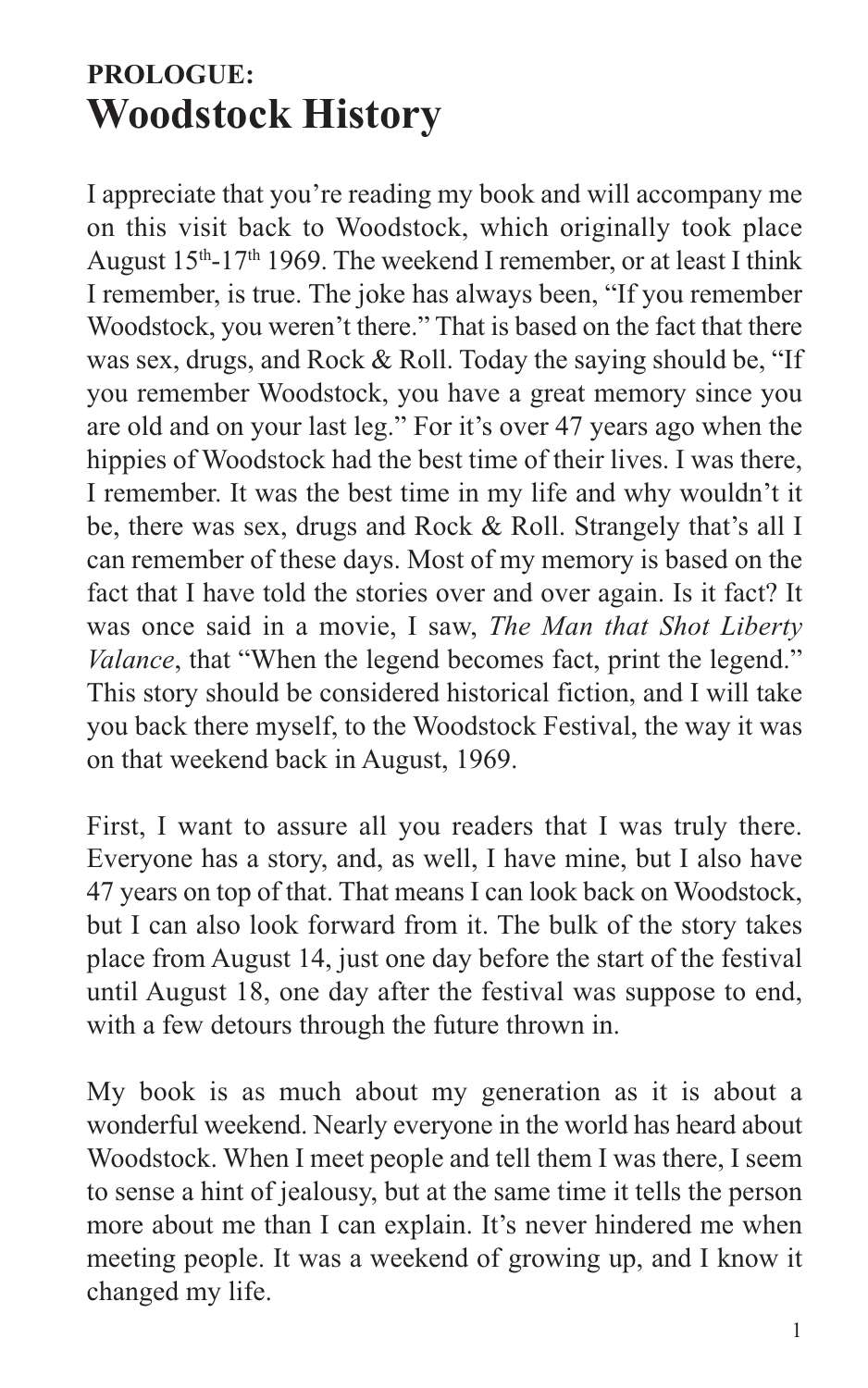It wasn't Woodstock that made that weekend famous; it's the people that made Woodstock famous. You need to know that. Everyone came for the music, wanting to see the groups that sang the songs that made up our lives, the songs played on the radio, on our turntables, in our ears and emitted from our souls. We came to Yasgur's farm as individuals with the same belief, that the world can be a better place with love and music. It turned out to be the biggest and best party one could ever go to, a place in the American music world that brought attention to my generation. I'm happy to have been at Woodstock. It's this farm, this party, and this concert to end all concerts that will be the background to a love story, my love story.

Before we take the journey back let me explain why Woodstock. The town of Woodstock, New York, was established in 1787, and through the late 1800s various painters from many schools would come to Woodstock. In the early 1900s an Arts and Crafts Movement came to Woodstock, and it became known as an Artist Colony. I have found that one of the major groups was Hervey White's Maverick Art Colony, and from 1915 through 1931, they held the Maverick Festival each summer where people turned out for art, theater, music, and lots of partying. Let's flash forward to the 1960s, where the likes of Richie Havens, Paul Butterfield, Bob Dylan and The Band, and even Janis Joplin would turn out to play. I mention these to show the caliber of musicians that were in the area and other than Bob Dylan the others all played at the Woodstock Festival.

It was this town's reputation that inspired the promoters to have their music festival in this area and call it the Woodstock Music and Art Fair, but I found that their plan was squashed when the town turned down their request for permits. Ouch! That site was Mills Industrial Park in Wallkill, New York, and the rejection to the permits was based on some cockamamie reason that the port-apotties wouldn't meet the town's code. I would say, "That's a lot of shit." Michael Lang had expected 50,000 people although at a time closer to the concert, he projected 200,000 people. Still wrong.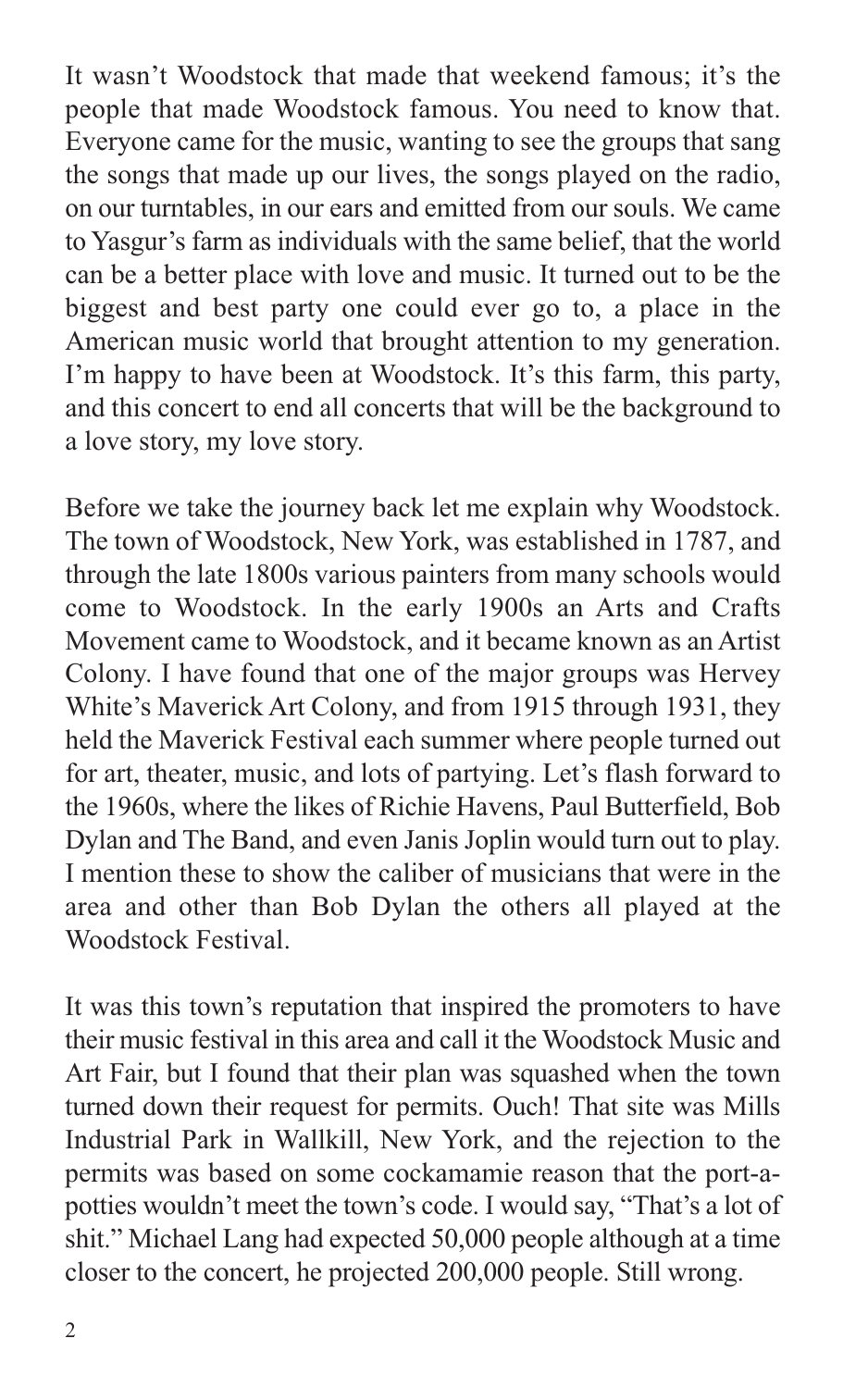Michael found and got in touch with Max Yasgur, who had a 600 acre dairy farm. They met, they talked, and they agreed on a price of \$75,000, which was ten times more than they had been expecting to pay at the other site. Max was no dummy. This price surely helped Max, since it hadn't been a very profitable year so far.

I actually agree with Michael's choice, he couldn't have found a better spot to hold this festival because of the contour of the land, especially the bowl-shaped field where the concert itself was held. So now that you know about the farm, let me review for you the players. If you really want to learn more about them and their roles, you can read their books, but here is a synopsis.

John Roberts and Joel Rosenman were very much the Ivy-league, preppy type of guys. John was the heir to the Polident Denture Cream fortune and grew up in New Jersey. He graduated from the University of Pennsylvania in 1966 and looked like he came out of a Brooks Brothers commercial.

Strangely enough Joel Rosenman was the son of a dentist and grew up in Long Island. He graduated from Princeton and went on to also graduate from the Yale Law School. John and Joel met in 1966 and became such good friends that they moved in together in New York City.

They quit their jobs a year later to do their own venture together and found themselves with a proposal to build a recording studio in Manhattan. They opened the studio under the name Media Sound on 57<sup>th</sup> Street and 8<sup>th</sup> Avenue, and it became very popular, so by 1968 they found themselves very much in the music business.

They were inspired to take out an ad in *The Wall Street Journal* that read, "YOUNG MEN WITH UNLIMITED CAPITAL looking for interesting legitimate investment opportunities and business propositions. X1739 Times."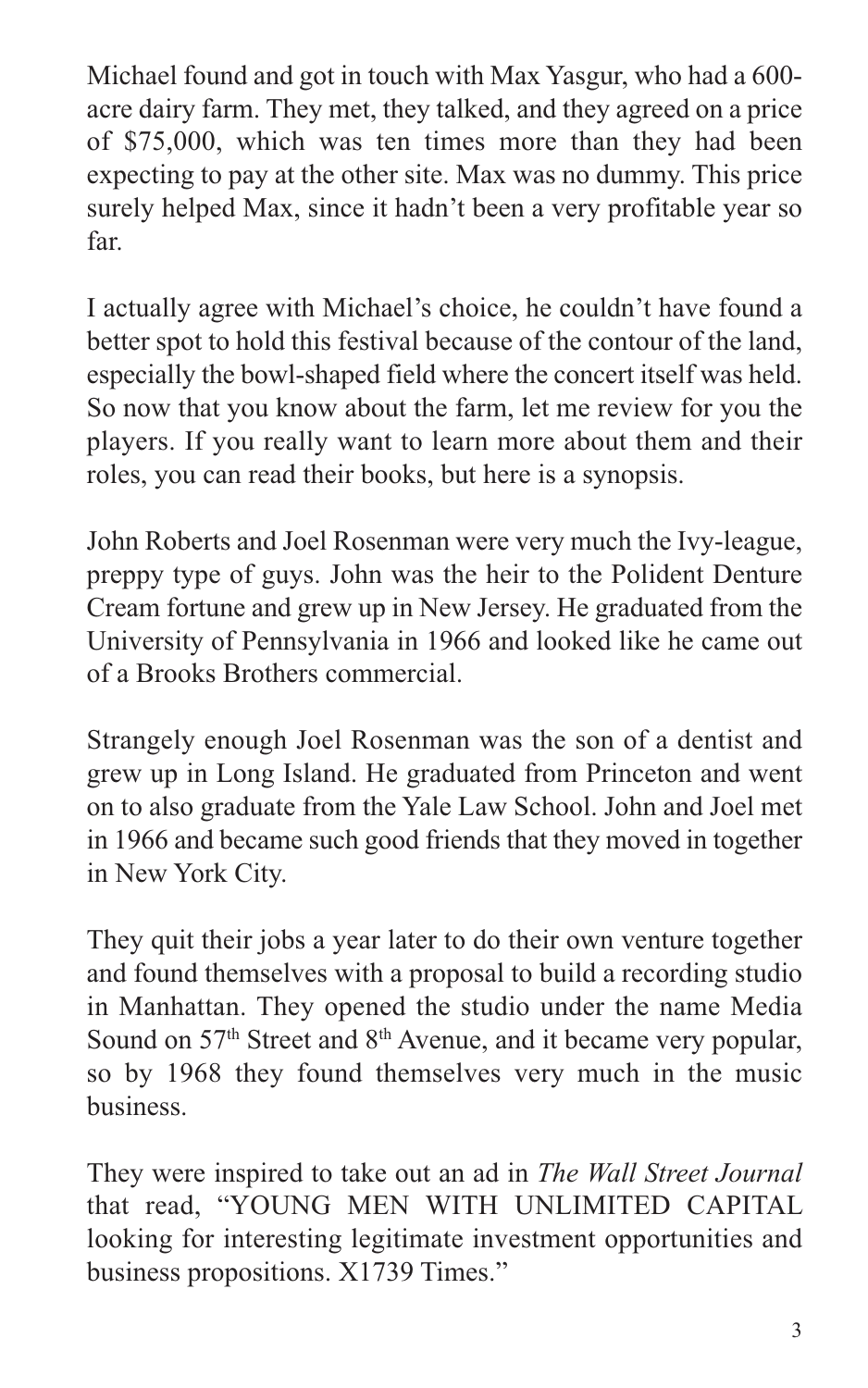Michael Lang and Artie Kornfeld were very much on a completely different track than John and Joel, not even in the same train station. Michael left his home in Brooklyn at 16 and later dropped out of NYU. He moved to Florida and opened one of the first head shops in Miami. He also promoted rock bands and would put on small rock festivals.

Artie was also born in Brooklyn, but by 1968 he was already in the music field having written over 30 songs. He was also a producer and the vice president of Capitol Records.

At the end of 1968 Michael had moved up north in the back woods of the Woodstock area and was managing a group. When he called Capitol Records to discuss the group, he and Artie found out they were from the same neighborhood, so Artie sets up an appointment. They, like John and Joel, quickly became friends and both came up with an idea of a festival to help kick-start a recording studio, which Michael thought was needed at Woodstock. There were many musicians there as I mentioned earlier, so it seemed like a great retreat where artists could record.

Michael andArtie wanted their own recording studio while John and Joel had already established one in New York City. Miles Lourie, a lawyer who had dealt with all four of them, called Joel to sent up a meeting. When the two hippies walked in, that being Michael and Artie, John and Joel were taken aback. The original proposal was slapped down on the table, but what John was intrigued by was what he read at the bottom of the proposal, which stated something similar to this, "Since there are many musicians living up in Woodstock we think we can get some to do a concert for the opening of the studio." John and Joel had this great idea to have the concert first to generate funds for the recording studio. Since the Monterey Pop Festival had been only 18 months earlier and the movie of that event was just released during the Christmas of 1968, in John's mind he thought, "We'll have another Monterey Pop Festival." There you have it, the *Reader's Digest* version of how Woodstock, the greatest Rock & Roll Festival of all time, got started.